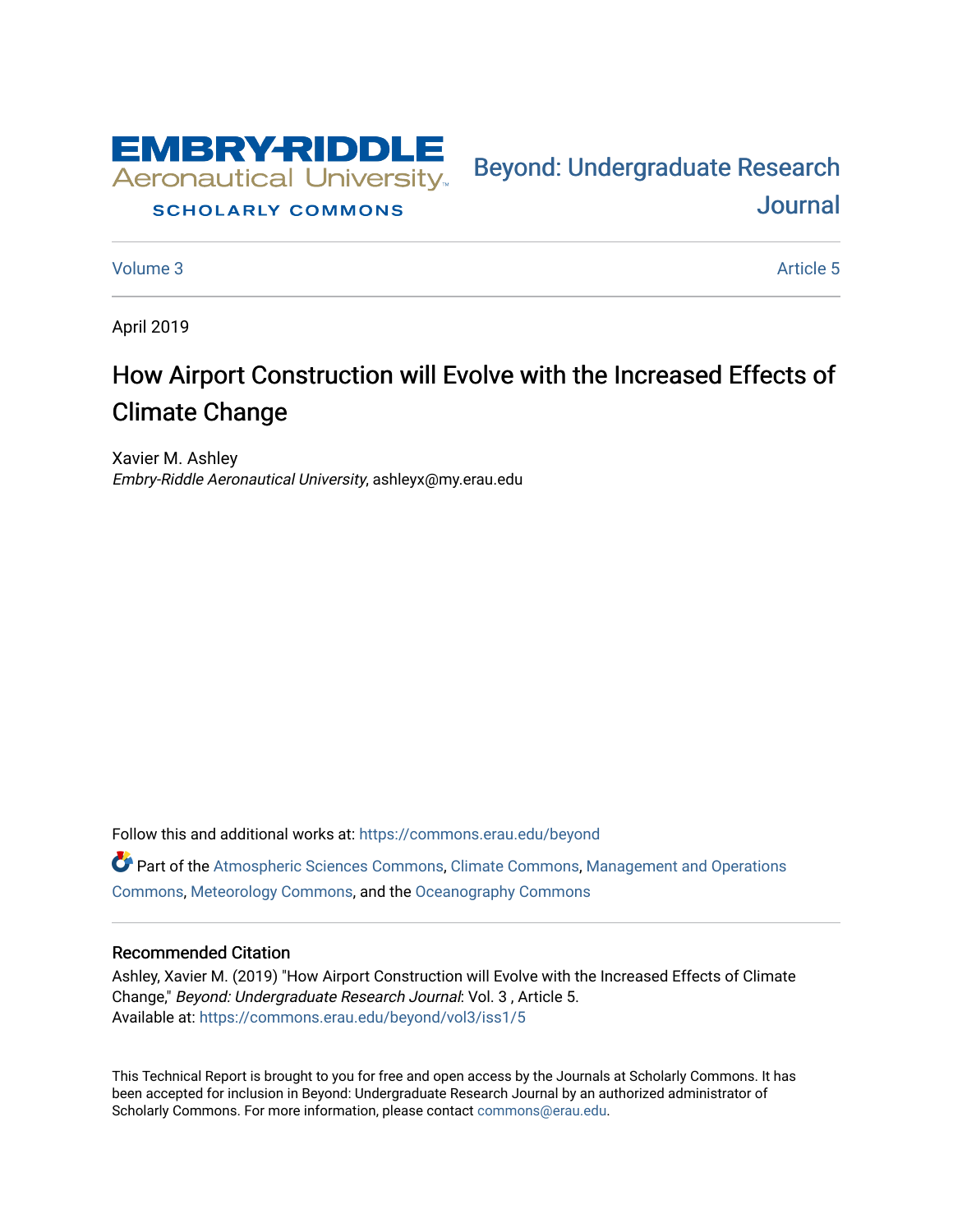

# **How Airport Construction will Evolve with the Increased Effects of Climate Change**

Xavier M. Ashley

## **Abstract**

This report addressed the effects rising global temperatures resulting from climate change have had on flight operations in their entirety. The research objective was to discover what methods could enhance climate adaptation in airport construction, as higher mean-surface temperatures have an increasingly negative effect on aircraft performance. The findings would primarily be of interest to the Federal Aviation Administration (FAA) Primary Office presiding over the planning and development of airports. Overall, the report provided a comprehensive analysis of global warming's effects on aviation, including the implications of degraded aircraft performance and sea-level rise for coastal airports. Additionally, it examined comparative solutions relating to the improved development of aircraft engine efficiency and takeoff weight (TOW) restrictions, as well as explored established airport construction practices. The study revealed that the most effective way to acclimatize to rising global temperature is to develop innovative airport architecture, while also modernizing present structures. Furthermore, solutions worth considering include the construction of airports at locations with higher latitudes and medium-elevations, and equipping airport terminal areas with advanced heating/cooling systems.

#### **Introduction**

From the Industrial Revolution onward, there has been an increased presence of carbon dioxide and other greenhouse gasses in the atmosphere, which in turn has caused distinctive warming of regional climates throughout the world (Coffel & Horton, 2015). As for the United States, it has continued to experience an increase in surface temperatures since the 1900s of around .8 °C (Coffel & Horton, 2015). This increase is exponential in nature, therefore most of the growth has taken place since 1980. The change has impacted the environment in various ways, which have significantly influenced aviation operations (Coffel & Horton, 2015). High temperatures and lower air density (the number of air molecules in a given volume of air), have thus led to the degradation of aircraft performance to the point where an aircraft is at times unable to takeoff in a given runway distance (Coffel et al., 2017).

Furthermore, as global temperatures continue to rise due to man-made climate change, important aspects of the aviation industry will increasingly be affected. Although general flight operations and aircraft performance are among these aspects, the structural characteristics of airports and their runways will also require consideration. Airports located at high altitudes and/or places that have high surface temperatures are not always constructed to permit aircraft to takeoff as desired, due to the density of the air around the airport

being too low to allow for a successful takeoff roll. Such events have unfortunately resulted in flight delays and/or cancellations in parts of the United States that have the highest surface temperatures. Also, global sea-level rise (SLR), which is also a product of climate change, has the potential to interfere with airport operations, specifically in coastal areas. The complete ramifications of these circumstances remain largely unknown due to the study of a changing climate's effect on aviation being relatively recent and limited in quantity (Coffel et al., 2017). In order to further the research of this topic, this report addresses the concerns of global temperature's impact on an aircraft's ability to achieve safe and uninhibited flight. Specifically, this report outlines the effects climate has on aircraft performance, and its ability to make operative use of an airport. Then the report considers solutions, relating to airport construction and operations, that are feasibly effective against the projected impact climate change will have in the coming decades. This will be primarily accomplished in the proceeding sections through reviewing the relevant literature.

# **Methods**

The implications of a changing climate can be reasonably defined as wide and varied, even upon conducting a confined analysis of its impact on aviation and aerospace. As a result, this study primarily conducted a literature review on research concerning the consequences of escalations in average global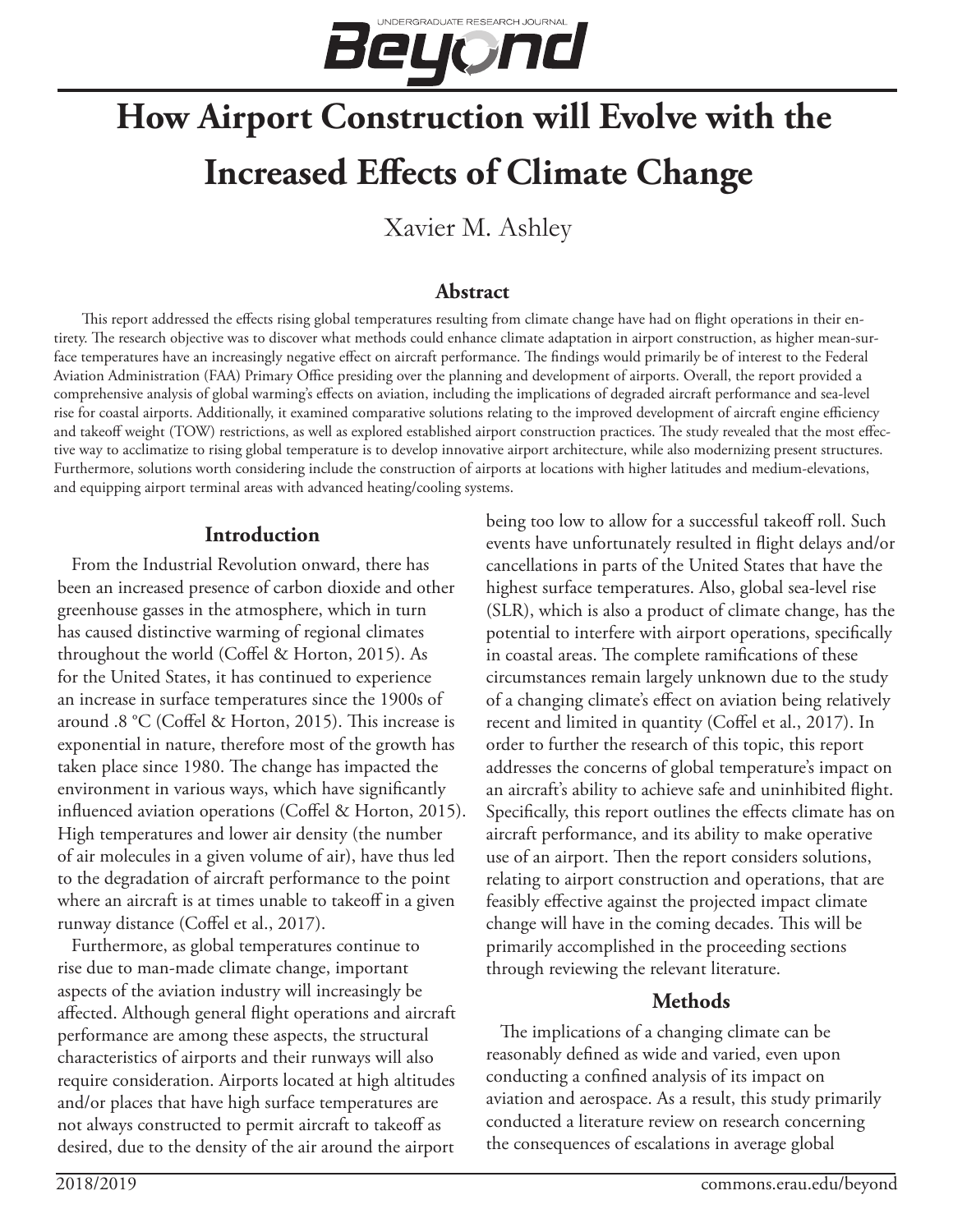temperature. This study utilized the Embry-Riddle Aeronautical University's eagle search database and the ProQuest database in order to locate scholarly, peerreviewed sources. A total of nine sources were reviewed and analyzed in detail, and their information was compiled into the literature review to convey climate change's impact on the natural environment and aviation.

# **Literature Review**

A review of the literature discovered the following themes: contemporary climatology, aircraft performance, sea-level rise, comparative alternatives, and airport construction. These themes will be delved into further in the proceeding sections.

## **Contemporary Climatology**

Since the end of the nineteenth century, global surface temperatures have increased by approximately 1 °C, and this change is expected to progress (Coffel & Horton, 2015). In the United States, there are instances when the temperature remains above average, at about 1–1.5 °C; these events have been observed to be most prevalent in the central and eastern regions of the continental U.S. (Coffel & Horton, 2015). At the present rate, Coffel and Horton (2015) show that temperatures can be expected to increase 4–5 °C on average by the end of the century. Additionally, annual maximum airport temperatures are projected to increase by 4–8 °C, which would mean that substantial parts of the year will be spent above the historical annual maximum temperature (Coffel et al., 2017). In heavily populated and congested areas, this could be between "10 and 50 days per year by 2060– 2080" (Coffel et al., 2017, p. 384).

Although additional days exceeding historical annual maximums would be detrimental in any portion of the country, due to the nature of the earth's atmosphere, the burden of increased temperatures is greatest at high elevations. For aircraft that depart airports that are located at high altitudes, such as those in Colorado that has an average elevation of 6,800 feet, experience the most restrictions due to a disadvantageous density altitude (DA). As emphasized by Goodman and Griswold (2018), studying how seasonal averaged DA is affected by fluctuations in climate will afford the aviation community the opportunity to more conscientiously anticipate the projected changes in environmental conditions, that have an effect on density altitude. The warming of the planet's atmosphere by 1 °C thus far has



*Figure 1*. Graph on changes in global temperatures and their projected increase. Adapted from "Climate change and the impact of extreme temperatures on aviation," by E. D. Coffel and R. M. Horton, 2015, Weather, Climate, and Society, 7(1), p. 94. https:// doi.org/10.1175/WCAS-D-14-00026.1

resulted in a mean-density altitude that is approximately 100 feet higher, therefore density altitude, as with temperature, can be expected to increase exponentially over the next century (Coffel et al., 2017). Global warming and DA will remain paramount in determining when and at what elevation aircraft departures and arrivals can safely take place. Aircraft Performance

#### **Aircraft Performance**

Aircraft performance depends directly on conditions present within the atmosphere, and these conditions are recorded and used to calculate takeoff, climb, cruise, and landing performance. Global warming has resulted in higher surface temperatures and atmospheric physics dictate that these higher temperatures cause air to become less dense at a constant pressure. An airplane wing produces less lift when it goes through this less dense air, and as a result on warm days during the summer, these aircraft have relatively higher takeoff speeds (Coffel & Horton, 2015). In extreme cases when the temperature and density altitude is too high, an aircraft's departure must be delayed because takeoff performance calculations reveal that the aircraft would not be able to build up enough speed during the ground role to takeoff in the allowable runway distance. The current and common response to this problem is for airlines to lower the aircraft's weight by decreasing the number of passengers or amount of cargo onboard, which lowers the takeoff speed (Coffel & Horton, 2015). According to Coffel et al. (2017) studies have determined that "the frequency of days on which a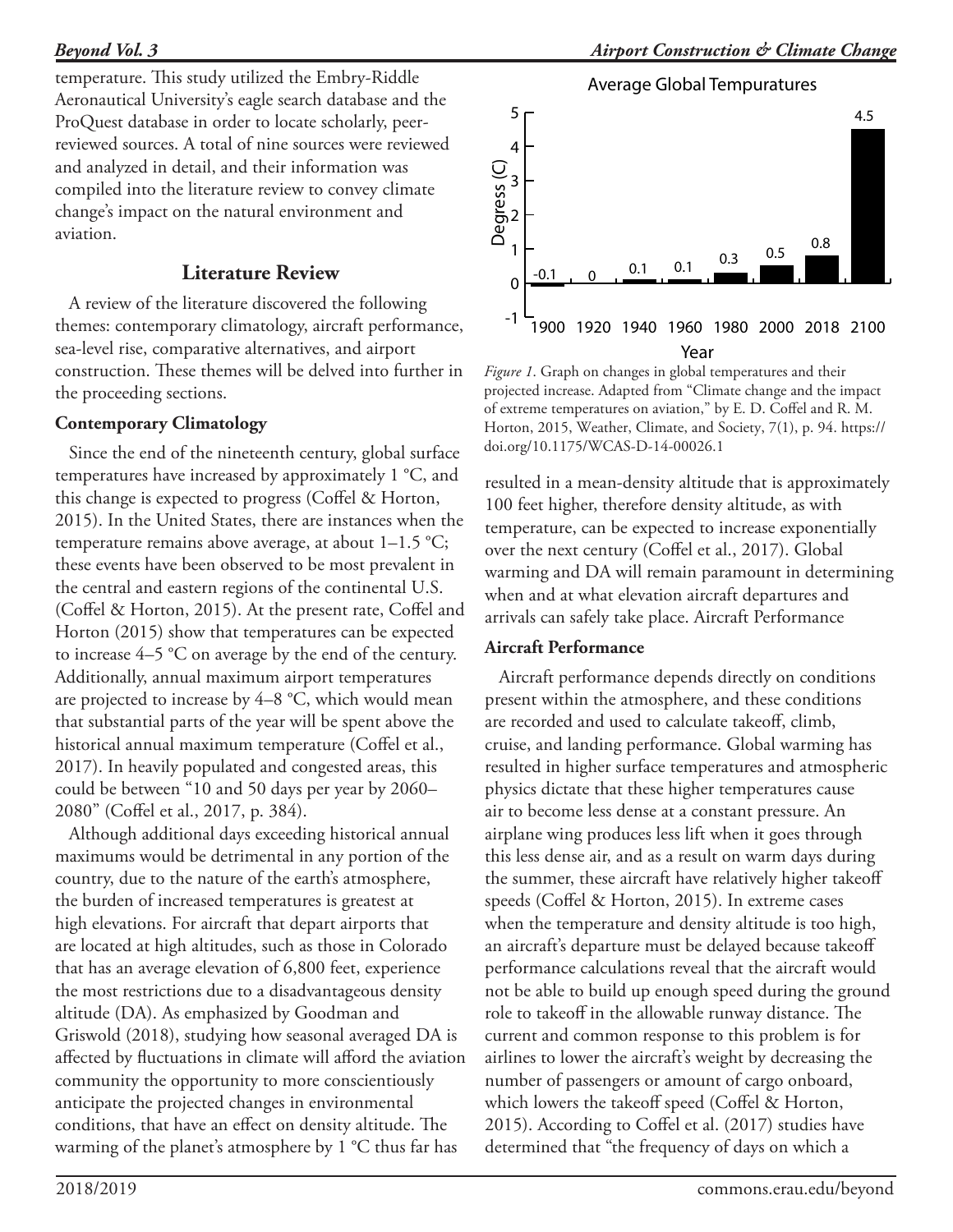Boeing 737-800 requires weight restriction is likely to increase by 100–300 [percent] at several airports in the USA in the coming decades" (p. 382). What can be concluded from this assessment is that more aircraft will be unable to depart without limitations due to climate change as time advances.

#### **Sea-Level Rise**

From what is known about the effect temperature and density altitude has on the environment, airports at low elevations such as those that reside near the coastline are the least susceptible to performance limitations, and it would, therefore, seem most advantageous for airports to be constructed there in the coming decades. Although this is true, such an endeavor would present complications because of the effect climate change has on the Earth's oceans and coastal areas. According to the Intergovernmental Panel on Climate Change (IPCC), "the global sea level will rise by more than 59 cm by the year 2100" (as cited in Djouer & Boutiba, 2017, p. 2). However, more recent studies have concluded that a sea-level rise (SLR) of 1.5 meters to above 2 meters could occur within the same time frame. This can be attributed primarily to the thermal expansion of the ocean and water flowing into the ocean from land ice and land water reservoirs (Nicholls & Cazenave, 2010). Additionally, higher sea-levels also contribute to the increased devastation caused by tropical cyclones. As established by Woodruff et al. (2013), storm damage will be highest where modifications to the natural landscape have taken place, such as shorelines where large



*Figure 2*. Graph on sea-level rise and its projected increase. Adapted from "Vulnerability assessment of coastal areas to sea-level rise from the physical and socioeconomic parameters: Case of the gulf coast of Bejaia, Algeria" by F. Djouder and M. Boutiba, 2017, Arabian Journal of Geosciences, 10(14), p. 2. doi:10.1007/s12517-017-3062-5

populations reside. Additionally, coastal populations are largely not prepared for more frequent extreme flooding events, due in part because both coastal planners and policy makers find themselves unable to effectively respond to the threat. The hesitance and ineffectiveness stems from possible inaccuracies in data relating to fluctuations in tropical cyclone climatology, sea-level rise, and shoreline reduction. Sea-level rise and accompanying weather phenomena, therefore, pose a serious threat to these areas that often contain major airports used to accommodate the coastal population.

Coastal areas contain two-thirds of the largest cities and 60 percent of the world's population (Thompson, 2016). As for airports, "more than 25 percent of the largest airports have at least one runway with an elevation within the reach of moderate to high storm surge", which leaves these airports vulnerable (Thompson, 2016, p. 2). An example of such an airport is the San Francisco International Airport, which has an elevation of approximately 4 meters and is located only a few miles from the Pacific Ocean. According to Thompson (2016), local, state, and federal directives are in place for the purpose of climate adaptation and are being used to lead planning efforts and respond to public concern. A Shoreline Protection Project designed to further develop tide gates and seawalls is also being acted upon and is estimated to cost 58 million US dollars. This level of response is common in most other countries that conduct vulnerability assessments, and it is these assessments that allow national and local governments to determine what areas of coastline are most susceptible (Djouder & Boutiba, 2017). This type of investigative activity may be necessary to protect coastline infrastructure from the events to come.

#### **Comparative Alternatives**

Since the Earth has already experienced a mean-surface temperature increase of approximately

1 °C, solutions have already been developed that are designed to mitigate the risk of degraded aircraft performance, however, these solutions do not necessarily relate to airport construction. The most prominent of these solutions are the use of takeoff weight (TOW) restrictions, flight rescheduling, and the utilization of more efficient aircraft. For example, the already developed Airbus A320 and Boeing 737-800 can operate effectively near their maximum takeoff weight. Specifically, Coffel et al. (2017) convey that when these aircraft are flown, about 5–10 percent of the flights may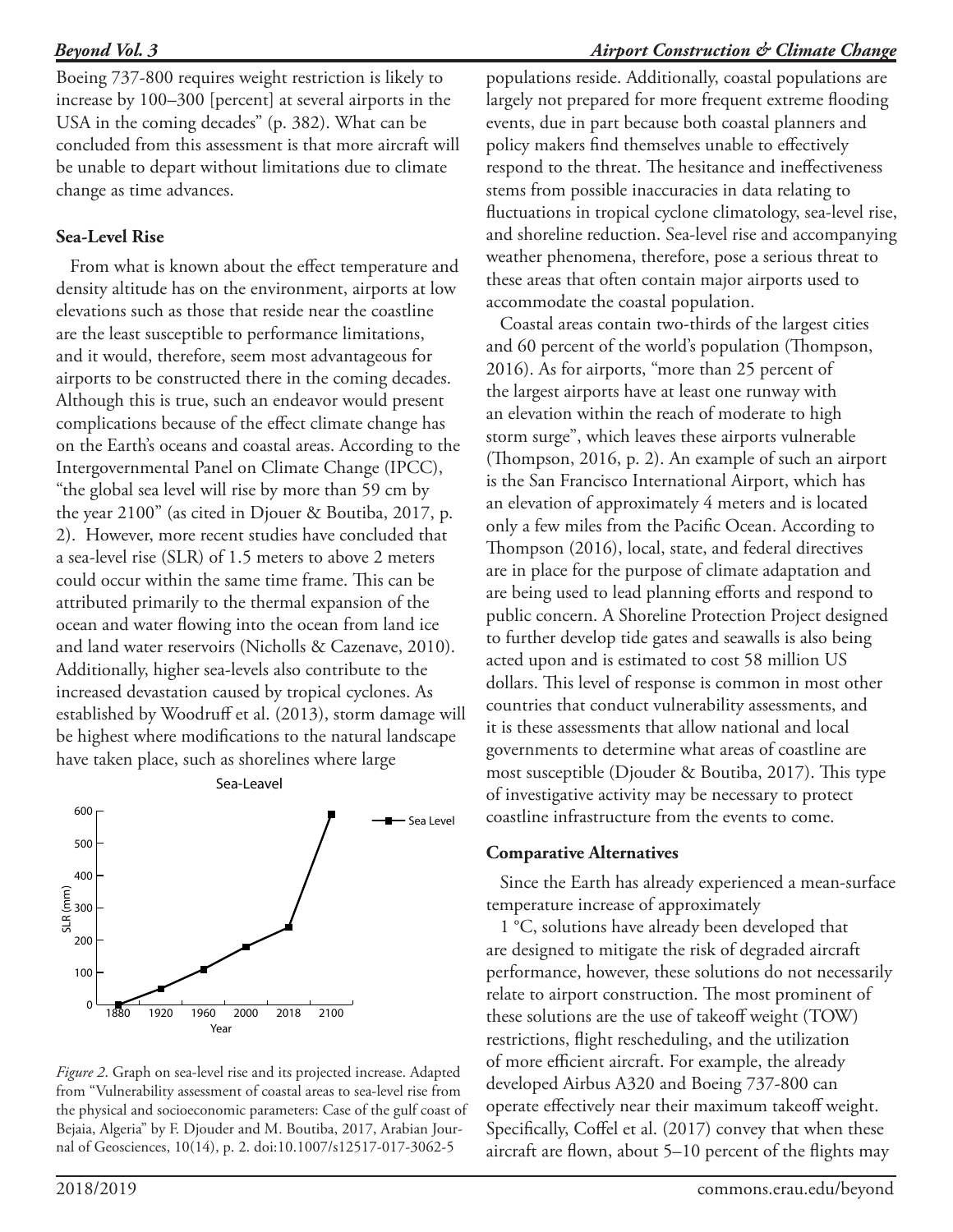experience restrictions of about 0.5 percent on average in fuel and payload capacity. These restrictions can be attributed to aspects of aircraft design.

Additionally, Coffel et al. (2017) noted the validity of scheduling aircraft with relatively high takeoff weights and/or low performance to depart during the early morning, evening, or night while the temperature is lower, and thus more favorable for flight. Despite the existence of this solution, it should still be noted that the Boeing 737-800, as stated previously, is expected to have more weight restrictions placed upon it by the amount of 100–300 percent, in the coming decades (Coffel et al., 2017). Airlines may find as time progresses, older aircraft will be increasingly less able to balance the demands of weight and the limitations of a changing climate.

Regarding the effectiveness of new and innovative aircraft designs, it is the assessment of Coffel and Horton (2015) that any design is not likely to do away with weight restrictions. This is primarily because the wings of commercial aircraft are constructed to be very aerodynamically efficient at high speeds, which occur during cruise flight and not during takeoff and landing when speeds are low. Coffel et al. (2017) noted that there is a trade-off between high-speed efficiency and low-speed lift generation, and both are not generally able to be increased simultaneously. This solution is therefore not an immediate one but one that might be realized in the relatively distant future.

#### **Airport Construction**

Aspects of climate change such as global warming and sea-level rise have raised questions about how airports will evolve in their entirety to adapt. Due to temperature, airport terminal areas might have to accommodate for an increasingly humid environment, while runways may be subjected to lengthening to meet the performance demands of large aircraft. Airport terminal areas are characteristically constructed to include large open spaces that make use of glass curtain walls or glazing areas, which let in natural light. They also are very energy-intensive environments that can easily match the energy demands of small cities. Much of this energy consumption stems from the need for lighting, heating, ventilation, air conditioning, and conveyance systems. The heating, ventilation, and air conditioning (HVAC) systems alone can exceed 40 percent of the total electrical energy consumed (Kotopouleas & Nikolopoulou, 2016). However, due to climate change these needs can be expected, for

the most part, to increase. For example, Thompson (2016) estimates that cooling needs could increase by approximately 40 percent, while heating needs could decrease by approximately 20 percent. Such changes would certainly result in an increase in operational costs for airports.

Since the degradation of aircraft performance results in longer takeoff rolls, lengthening runways has been an expected response to this undesirable condition. However, the general concerns associated with this solution is the cost of construction, a lack of space, and a possible increase in noise pollution in the surrounding area (Thompson, 2016, p. 2). As for airports located at higher elevations, an additional element that requires consideration is being able to accurately determine the degree that a runway needs adjustments, especially with surface temperatures increasing in an exponential manner (Smith, 2006, p. 3). Coffel and Horton (2015) best articulate factors worth considering for airports located in urban areas on the east coast of the U.S.

They state that: "urban airports like LGA [LaGuardia Airport] and DCA [Ronald Reagan Washington National Airport], runway extension is likely to be difficult, leading to more constrained summertime operations and potentially the loss of longer flights to nearby airports with longer runways, such as the John F. Kennedy International Airport in New York, Newark Liberty International Airport in New Jersey, and Washington Dulles International Airport in Virginia. However, such decisions would require advanced planning, especially since these airports operate at near 100 percent capacity today (p. 99)."

Overall, runway extension is considered a viable solution but may only be applicable to select airports.

#### **Discussion**

The following considerations have been crafted from the research and various findings mentioned and are designed to sensibly mitigate the impact of climate change on aviation. Additionally, they largely require immediate and long-term planning, as well as the purposeful allocation of resources.

#### **Consider Investing, Promoting, and Reinforcing Major Medium-elevation Airports**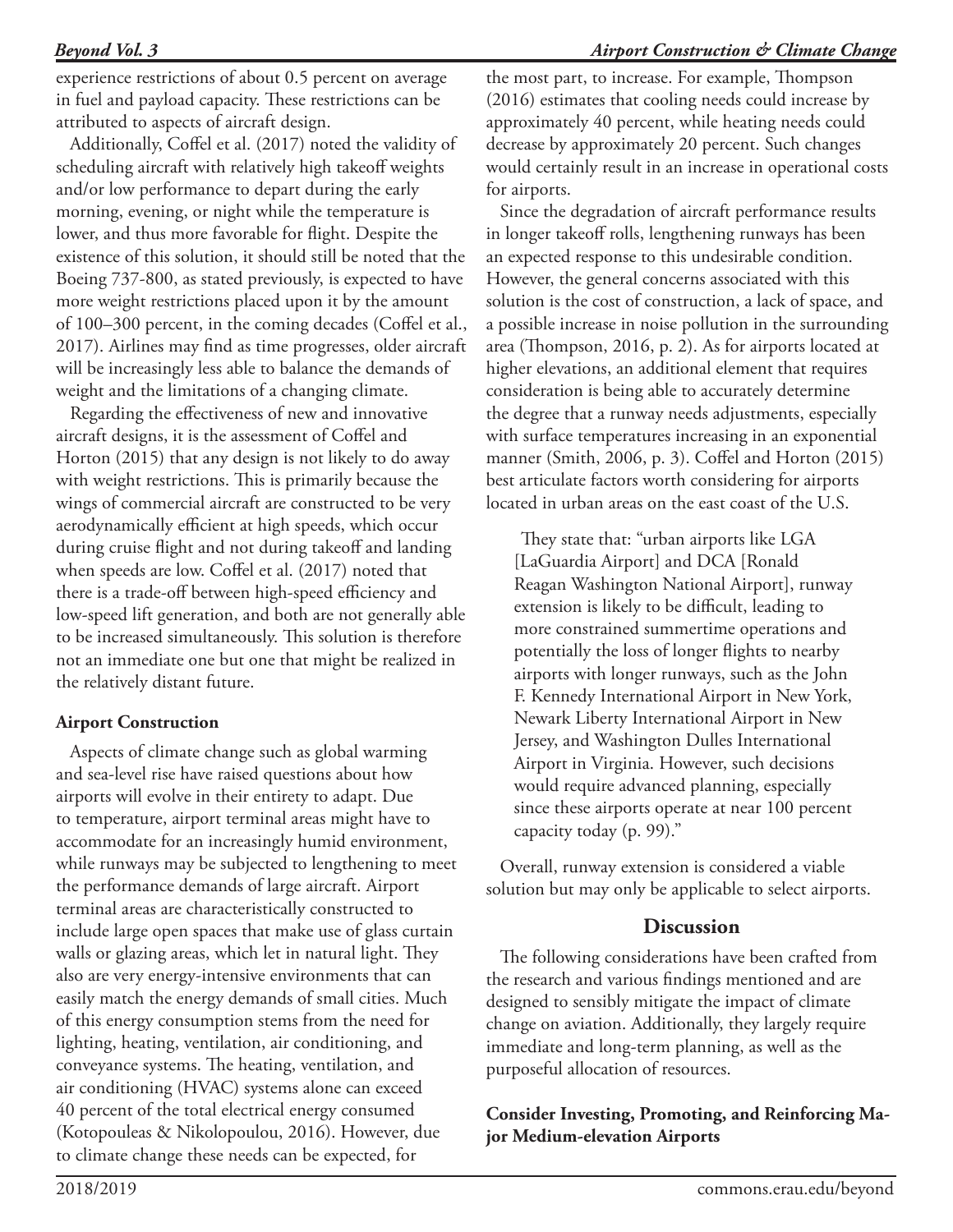#### *Airport Construction & Climate Change*

Because airports located in mountainous regions such as the western United States have higher density altitudes, aircraft departing there have the longest takeoff rolls and the most weight restrictions (Coffel & Horton, 2015). Coastal airports allow for the lowest density altitude but are faced with a rise in sea level that could eventually leave them inoperable. A viable option then is to support airports located in between these two extremes. The most favorable region may be the mid-western United States due to its medium elevation, relatively higher latitude, and currently moderate population density. An airport located in that region that would be open to modification and reinforcement would be O'Hare International Airport in Chicago.

## **Consider Investing in Heating, Ventilation, and Air Conditioning (HVAC) Technologies to Increase Their Effectiveness and Efficiency**

A general increase in global temperatures and constantly exceeding maximum recorded temperatures will likely put stress on cooling systems in large infrastructures such as airports (Thompson, 2016). To ensure the comfort of customers and airport staff alike, new technology and methods relating to the heating, ventilation, and air conditioning of airport terminal buildings should be considered for use. For example, a study by Mary Reena et al. (2018) of India's Cochin International Airport considers new methods and technology that would allow HVAC technology to become more efficient in its operation. Much of India lies within a tropical region of the Earth, which characteristically has a climate that can be varying in nature and hot due to humidity. These conditions are similar to what an increase in mean-global temperatures due to climate change would result in, in the U.S. For large airport terminal areas with varying occupancy throughout, there are three elements that would contribute to the increased energy and cost efficiency of an HVAC system. They include variable speed electric drives, which would regulate air volume and flow rate in a building, humidification/dehumidification modules in conjunction with air-handling units (AHU), and CO2 sensors to automatically safeguard air quality (Mary Reena et al., 2018).

#### **Consider Investing in the Construction of Seawalls and Tide Gates, as well as SLR Cost and Risk assessments for U.S. Coastal Airports**

Many urban centers and accompanying major

airports in the United States are in close proximity to the coast. As a result, it is just as vital to protect these well-established areas as it is to consider new long-term locations. As stated previously, measures such as the Shoreline Protection Project, which is estimated to cost 58 million US dollars and designed to further develop tide gates and seawalls, are being realized at airports like San Francisco International (Thompson, 2016). The projects and others similar to them will continue to be an effective plan to address the rise in sea level and possible storm surge. Additionally, climate change risk assessments along with tracking past weather-related costs would ensure future construction projects are resilient and flood avoidant. They would also ensure that past costs are analyzed to more accurately quantify future costs associated with shifts in weather resulting from climate change. Newark airport in New Jersey has already developed a sustainability plan that includes initiatives encompassing these assessments (Thompson, 2016).

# **Conclusion**

Since the twentieth century, climate change has slowly developed into an occurrence of great significance to the natural environment. Its effects are impressive and far-reaching, impacting many aspects of the modern world, including aviation. Because weather is the most pertinent factor to consider for aviation operations, it is especially necessary to analyze the various aspects of climate change, such as increased global temperatures and sea-level rise, which will have the greatest effect on future operations. Modern climate science has concluded that global warming has resulted in a 1 °C increase in global temperatures thus far, and this trend is expected to continue. This will have an increasingly detrimental effect on aircraft performance, as higher temperatures result in less dense air. Additionally, sealevel rise, as a product of a changing climate, will affect aviation by causing the coastline that major U.S. airports and potential future airports reside on, to recede. In response solutions have been developed, such as weight restriction, however it remains challenging to ascertain how effective they will be as time progress. The following research all leads to solutions through means of airport construction, including accommodating aircraft with longer takeoff rolls and the geographic location of airports. It is of great importance that the aviation community invests in effective and feasible solutions